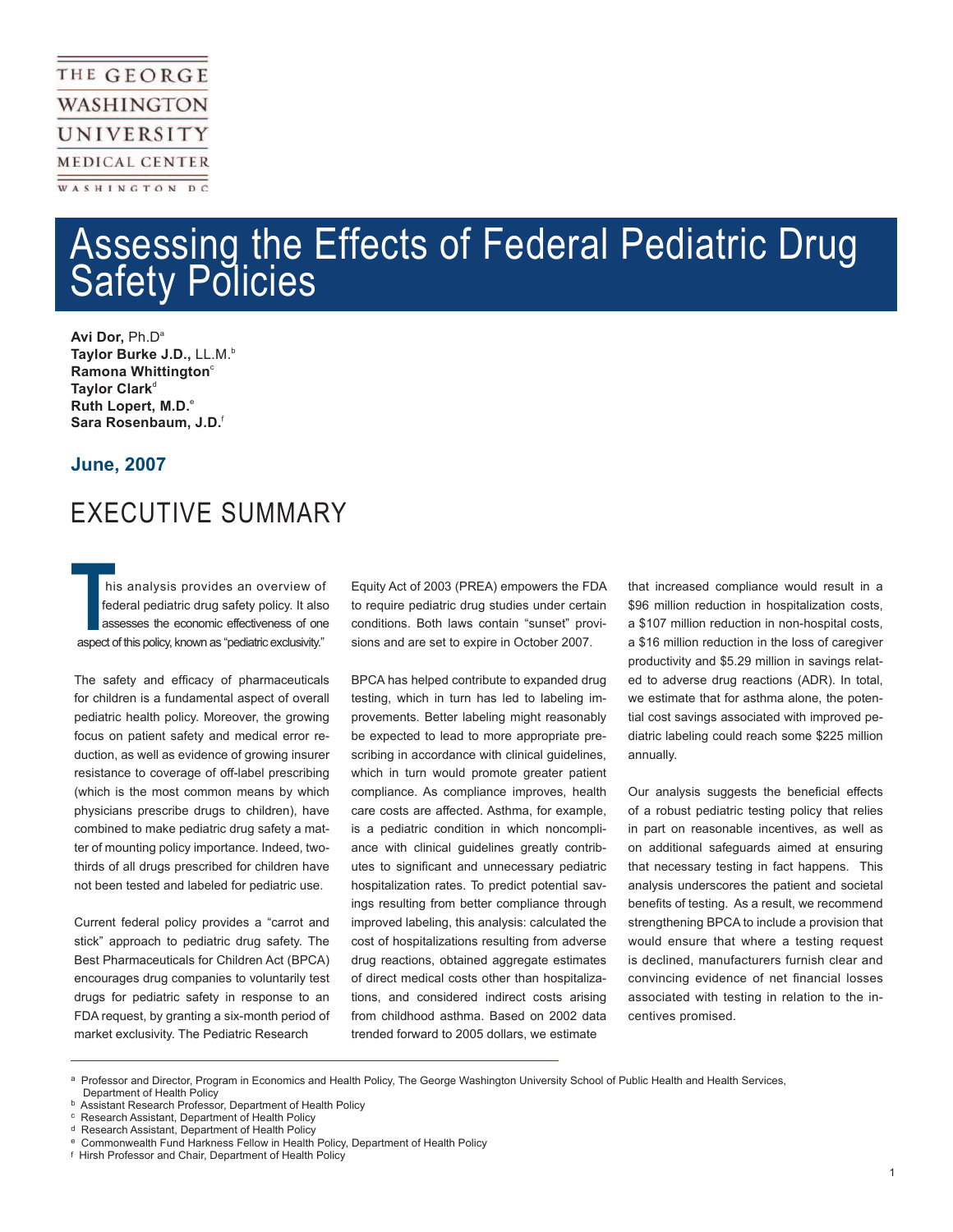### INTRODUCTION

This policy analysis examines the effectiveness of pediatric exclusivity, one of the policy approaches the federal government uses to promote drug safety for children. Federal policy in this area is highly complex, and provisions

related to pediatric drug safety, including pediatric exclusivity, are set to expire in 2007. Following a policy overview, this analysis summarizes the impact of pediatric exclusivity and reports on the results of our effort to shed light on the economic value of pediatric exclusivity. The analysis concludes with a discussion of options for further promoting a safe environment for drug use in children.

## BACKGROUND

#### **Pediatric drug testing as a health care and public health policy imperative**

The safety and efficacy of pharmaceuticals for children is of fundamental importance to sound, national pediatric health policy. In the modern health care system, pharmaceuticals play a prominent role in health care, and the appropriate use of prescription drug therapies can dramatically affect the course, quality, and outcome of patient treatment. Furthermore, drug safety protections are essential to lowering the risk of adverse outcomes.

Yet drug safety protections for children are significantly less than optimal. The United States Government Accountability Office (GAO) recently reported that approximately two-thirds of all drugs prescribed for children have not been tested and labeled for pediatric use (GAO 2007), and this figure is supported by earlier research (Budetti 2003, 950-951). Food and Drug Administration (FDA) data suggest that only 20% to 30% of drugs granted marketing approval have an approved pediatric indication (Meadows 2003, 12-17). One hospitalbased study conducted from January through June 2004 found that 31% of drugs used were prescribed off-label in relation to either indication or age. The majority of indication-related off-label uses involved gastrointestinal and respiratory disorders, while off-label uses related to age mainly involved asthma medications and anti-convulsants (Eiland et al. 2006, 1062- 1065). A more comprehensive study of pediatric off-label use in hospitals found that almost 80% of children receive off-label medications (Shah et al. 2007, 282-290). Indeed, off-label use in children is so pervasive that the practice is considered a "cornerstone of pediatric medical therapeutics" (Budetti 2003, 950-951).

The need for a comprehensive approach to ensuring pediatric drug testing and labeling has taken on added importance in recent years, as third party payer cost containment efforts have come to focus increasingly on off-label prescribing, which represents the principal means by which drugs are used in children given the absence of a robust testing policy. Indeed, the potential for cost containment reforms to implicate the primary means by which drugs are prescribed for children is not speculative. While the extent of insurer coverage practices where off-label use is concerned is not known, one state already has enacted Medicaid reforms that, until subsequently modified, would have denied coverage for virtually all off-label drug use by limiting coverage to pharmaceuticals shown to be safe and effective for a specific indication (Schneider 2004).

In sum, the absence of a sufficient pediatric drug testing policy threatens not only to reduce quality and safety but also to "leave children behind" (Iyasu et al. 2007, 497-508) where advances in prescription drug therapy are concerned, to the extent that insurers begin to deny coverage for off-label therapies.

#### **The early policy framework for pediatric drug safety**

Government possesses the inherent power to protect patients from poor quality or unsafe health conditions, including the use of inadequately tested drugs in children (Gostin 2003). Although federal law gives the government the authority to require drug testing in children, these regulatory powers have been exercised but only to a limited degree and not in the case

of prescribed drugs already on the market. Increasingly, the federal government has adopted an incentivization approach to promoting pediatric drug safety.

Prior to 1962, federal drug regulatory policy required consideration only of the safety of a drug proposed for market entry. Legislation enacted in 1962 added the dimension of "efficacy" to FDA review, but the legislation neither required nor encouraged pediatric studies as a specific aim.

Regulations promulgated in 1979 by the FDA sought to improve standards by requiring that pediatric labeling claims be supported by ad-

<sup>1</sup> Funding for this analysis comes from the Elizabeth Glaser Pediatric AIDS Foundation and the American Academy of Pediatrics.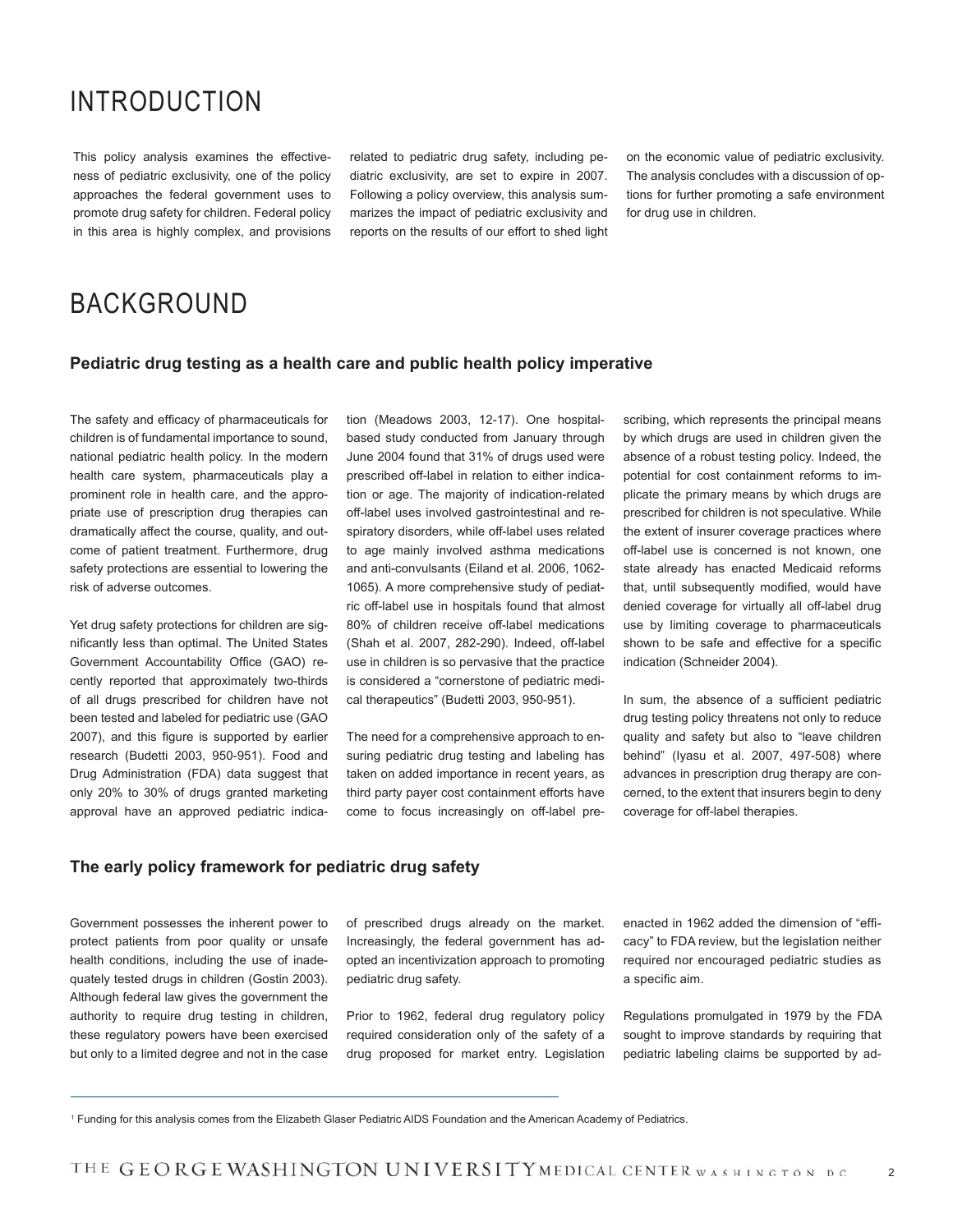equate pediatric test data, but these requirements did little to alter the status quo, as the agency continued to permit the approval of adult drugs untested in children, so long as labeling (known as "orphaning clauses") disclosed the lack of pediatric testing. Boilerplate language such as "Safety and efficacy in pediatric patients have not been established" became the norm. Indeed, the 1979 rule appeared to impede rather than spur pediatric drug research, since prescription drug manufacturers concluded that disclosure was a more efficient approach than testing (Breslow 2003, 133). As a result, pediatric testing remained dormant.

However, the rise of HIV/AIDS as a pediatric disease sparked a new sense of urgency regarding the need for a national pediatric drug testing policy (Lynch 2007, 79 and Milne 1999). In 1990, the FDA announced a new policy of incorporating a "Pediatric Page" into its review process for all new molecular entities submitted for approval. This change in policy required manufacturers to provide detailed information regarding pediatric use, so that the agency could assess the adequacy of a prescription drug label in a child health context. Manufacturers were also required to disclose any need, plans, or agreements with the FDA that were related to further studies in children. In practice, this regulatory scheme tended to simply summarize the state of pediatric studies as part of the FDA drug review process (Lynch 2007, FN 78).

The FDA sought to refine its pediatric policy in 1994 by specifying conditions under which manufacturers could use adult studies, in addition to other specific and relevant data, in order to support pediatric labeling; however, the new policy did not actually require any new testing. Drug manufacturers could continue to opt for simple disclosure through a disclaimer approach if the necessary information was absent.

#### **A decade of legislative reform**

The 1997 enactment of the U.S. Food and Drug Administration Modernization Act represented a major advance in national policy related to promoting the safety and quality of pharmaceuticals for children. Included in the legislation was a provision – that has come to be known as "pediatric exclusivity" – whose purpose was to encourage pediatric clinical drug trials by providing an incentive to pharmaceutical companies. The pediatric exclusivity law was reauthorized in 2002 as the Best Pharmaceuticals for Children Act (BPCA). This reauthorization was followed in 2003 by the enactment of the Pediatric Research Equity Act (PREA), which complimented the BPCA by requiring companies to study certain drugs for use in children. The BPCA provides a "carrot" for more extensive pediatric drug testing through the use of financial incentives, along with the vesting of total discretion in pharmaceutical companies to determine when incentives are sufficiently beneficial to justify testing. In the case of onpatent drugs, the BPCA carrot consists of an additional period of protection from market competition (for example, the market entry of a generic competitor) when a manufacturer of an on-patent drug conducts certain pediatric studies in response to an FDA request.

The PREA provides a "stick." The statute expressly empowers the FDA to require pediatric drug studies where the pediatric indication is the same as the adult indication and the agency has determined that certain criteria are met to require pediatric testing. Because PREA emphasizes a more regulatory approach, it applies regardless of whether a drug or biologic product is on-patent or off-patent.

Both laws contain "sunset" provisions and unless they are reauthorized, will expire in October 2007.

#### **The Best Pharmaceuticals for Children Act**

Pediatric exclusivity offers a simple and straight-forward incentive: in exchange for conducting pediatric trials specifically requested by the FDA, drug manufacturers of on-patent drugs – or those applying for approval of new drugs that will receive patent protection if approved – can obtain a sixmonth extension of market exclusivity for all of their products with the same active ingredient as the drug under study. During this sixmonth extension period, the FDA cannot grant marketing approval applications for a generic version of the drug where the application for marketing approval relies on the safety and efficacy data from the originator's marketing application. Thus pediatric exclusivity has the effect of delaying generic competition.

The process, as detailed in the BPCA itself, is as follows: In cases in which the Secretary determines that "information relating to the use of a new drug in the pediatric population may produce health benefits for that population," the FDA then makes a written

request to a manufacturer asking that it conduct specific pediatric studies within a certain timeframe, the age groups to be tested, and the study design and goals. These studies are then completed and submitted as part of a new drug application or supplement thereto for the new pediatric indication of an already-marketed drug. The Secretary then has 90 days to review the application and determine whether the submission meets the study requirements and, if so, exclusivity is granted; thus, the six-month extension is not

<sup>2</sup>Drug Amendments of 1962, Pub. L. No. 87-781, 76 Stat. 780 (codified in scattered sections of 21 USC).

<sup>&</sup>lt;sup>3</sup> Labeling and Prescription Drug Advertising; Content and Format for Labeling for Human Prescription Drugs, 44 Fed. Reg. 37, 434 (June 26, 1979) (codified as amended in 21 C.F.R. pt. 201 and 202).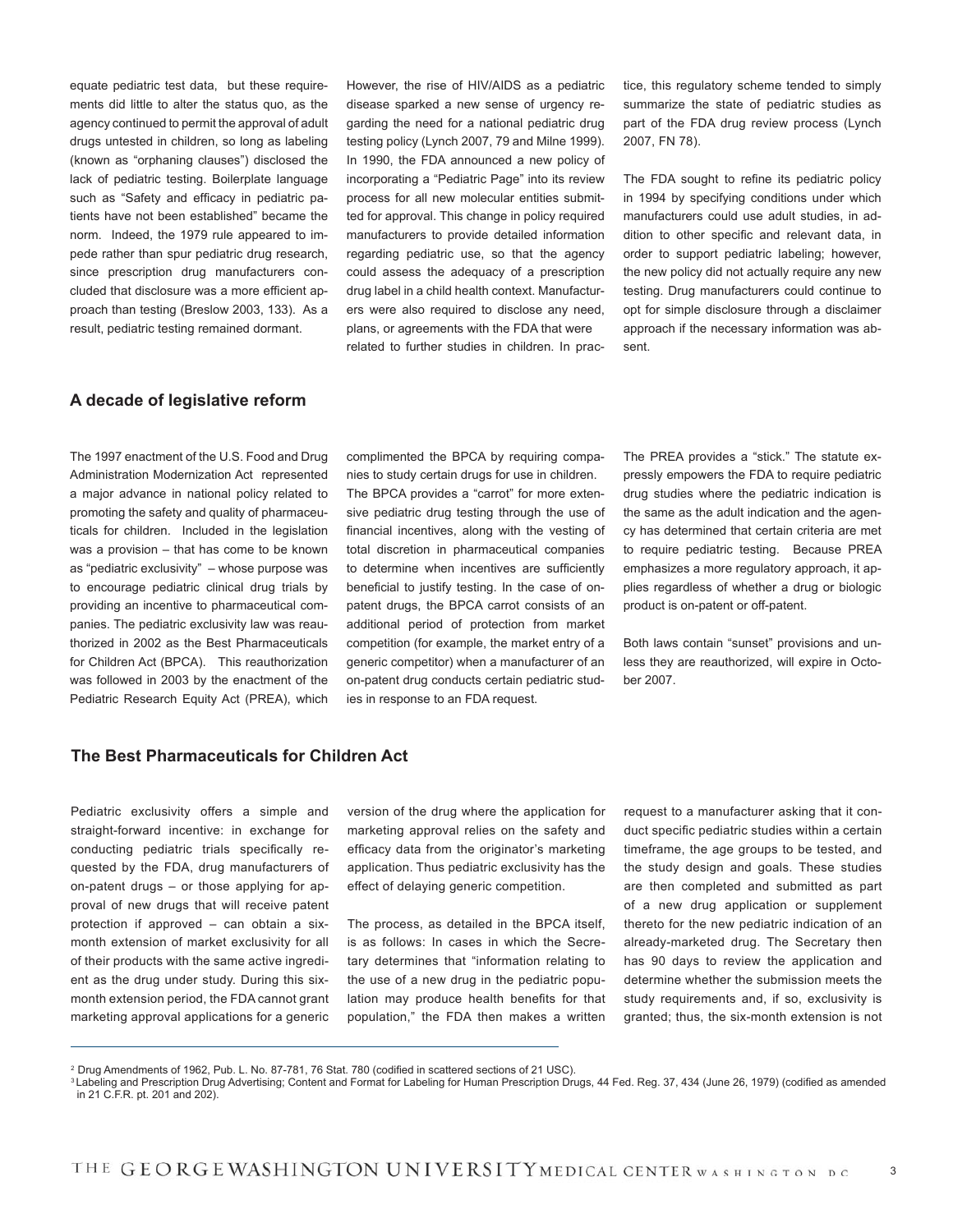contingent upon an actual labeling change, but instead, on provision by a company of data in response to the agency's request. If a new indication or other labeling change is warranted, the FDA and the drug company then negotiate these changes. But because the program is voluntary, a company that receives an FDA request to conduct a pediatric trial can choose whether or not to participate. There appears to be no evidence regarding the reasons underlying a decline; presumably factors such as the cost of the study in relation to the economic benefit to the firm, or the company's own judgment regarding the need for further study would affect a manufacturer's determination (Li et al. 2007).

The pediatric exclusivity provision was set to expire in 2002 but was reauthorized that year as the Best Pharmaceuticals for Children Act. Reauthorization followed in the wake of evidence regarding the law's success in spurring pediatric testing and labeling changes (Li et al. 2007 and Lynch 2007, 94), as well as evidence regarding a need for further reforms. Specifically, an FDA report to Congress in 2001 found that the exclusivity provision resulted in new studies and "has been highly effective in generating pediatric studies on many drugs and in providing useful new information in product labeling" (FDA 2001, i). The FDA also noted that the incentive "naturally tended to produce pediatric studies on those products where the exclusivity has the greatest value," and noted that the incentive was not adequate for old antibiotics and other drugs lacking patent protections or for certain younger age groups, especially neonates (FDA 2001, iii).

The 2002 law reauthorized the pediatric exclusivity provision for five years and added several significant improvements, including mechanisms to conduct both studies of onpatent drugs for which a manufacturer declined a written request and for older off-patent drugs, a shorter timeline for determining labeling changes, and a provision to disseminate important study and labeling information to the public; but did not fundamentally alter the actual 1997 legislation regarding pediatric exclusivity.

To address the gap in pediatric drug trials involving off-patent drugs, the 2002 amendments created a "Program for Pediatric Studies" which established a protocol for testing off-patent drugs. Under this protocol, the FDA and the National Institutes of Health (NIH) are required to develop an annual list of offpatent/off-exclusivity drugs that the agencies believe need to be studied in order to assess safety and efficacy in children. The FDA selects an off-patent drug from the list and sends a request for pediatric studies to all manufacturers that have registered versions of the drug. If none respond to this request within 30 days, the FDA is then authorized to publish a request for proposals and to contract with organizations such as universities, teaching hospitals, contract research organizations, laboratories, etc. to conduct the relevant trials. As of December 2005, the FDA had sent sixteen requests for pediatric studies of off-patent drugs to manufacturers under this provision. Fifteen were declined by the manufacturer(s). Of the fifteen declined studies, the NIH has funded seven, spending an estimated \$52.5 million. One of the reasons the NIH has not pursued more studies of off-patent drugs is a lack of funding. The NIH does not receive a specific appropriation for pediatric drug trials, rather it utilizes 'lump sum appropriations' received by other institutes (GAO 2007).

For on-patent drugs, if a manufacturer declines to perform a pediatric study, the 2002 BPCA amendments allow the FDA to refer the drug to a quasi-governmental "Foundation for the National Institutes of Health" (also called the Foundation for Pediatric Research), a private, non-governmental foundation to facilitate the pediatric trials. This Foundation is designated under the law to address concerns that, in the event public funding is unavailable to conduct the test, independent funding can be secured for this purpose. The Foundation is empowered to collect funds through gifts, donations, and grants, and to then award grants for pediatric drug research of on-patent drugs to outside groups. If the Foundation itself is unable to secure sufficient funds to conduct the study, the FDA can then include the drug on the list of drugs for the Program for Pediatric Studies described above. As of December 2005, the FNIH collected \$4.13 million for pediatric drug studies. This amount was insufficient to conduct a full clinical study but is being used to supplement the cost of a clinical trial on baclofen, an onpatent drug whose manufacturer declined a written request (GAO 2007).

Additional changes made by the 2002 reforms are aimed at achieving greater specificity regarding when the FDA can make a request for pediatric trials, establishing a process for resolving disputes over labeling changes, and assuring public disclosure of the results of all studies conducted under this law through publication on FDA's website. All of these provisions taken together provide the "carrot" to induce more pediatric research.

<sup>4</sup> Specific Requirements on Content and Format of Labeling for Human Prescription Drugs; Revision of "Pediatric Use" Subsection in the Labeling, 59 Fed. Reg. 64, 240 (Dec. 13, 1994) (codified as amended in 21 C.F.R. pt. 201).

<sup>5</sup> Food and Drug Administration Modernization Act of 1997, P.L. 105-115 (105th Cong., 1st Sess.) (codified as amended in scattered sections of 21 U.S.C.)

<sup>6</sup> Food and Drug Administration Modernization Act of 1997, P.L. 105-115 (105th Cong., 1st Sess.) amending the Federal Food, Drug, and Cosmetic Act § 505A, 21

U.S.C. § 355a (b-c) (West Supp. 2006).

<sup>7</sup> Best Pharmaceuticals for Children Act, Pub. L. No. 107-109, 115 Stat. 1408 (2002).

<sup>8</sup> Pediatric Research Equity Act, Pub. L. No. 108-155, 117 Stat. 1936 (2003) (codified as amended in scattered sections of 21 U.S.C.).

<sup>921</sup> U.S.C. § 355a (b), (c) (West Supp. 2006). The BPCA provides for additional market exclusivity for drugs protected by patents as well as for other forms of market exclusivity held by the drug manufacturer (i.e., exclusivity for drugs with new chemical entities, drugs designed to treat rare diseases, and for new uses of approved drugs). This report uses the term "on-patent" to describe drugs that have patent protection or another form of market exclusivity. This report uses the term "off-patent" for those drugs whose patent protection or other forms of market exclusivity have expired.

<sup>10</sup> 21 U.S.C. §355c (b) (1). (West Supp. 2006).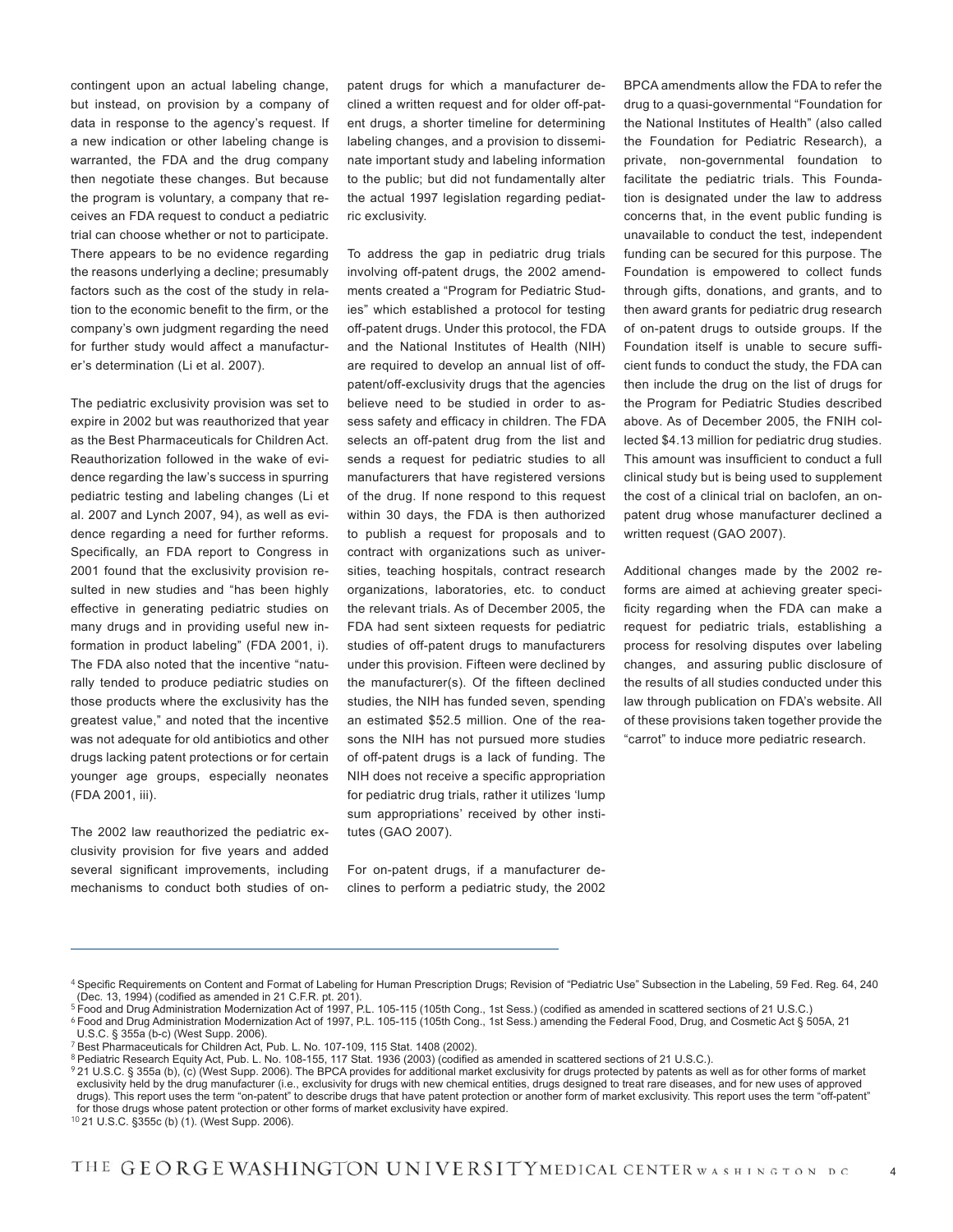#### **Pediatric Research Equity Act**

The Pediatric Research Equity Act of 2003  $(PREA)^{23}$  had as its purpose the codification of a federal regulation promulgated in 1998 by the FDA (known as the "Pediatric Rule") but subsequently overturned in court as exceeding FDA authority.<sup>24</sup> The 2003 legislation expressly authorizes the agency to do what a court refused to permit in the case of pediatric drug testing: require pediatric testing of certain already-marketed drugs and biological products – regardless of their patent status – and to institute a presumption in favor of express pediatric testing and labeling for new drugs.

With respect to new drugs and biologics, the PREA requires that a manufacturer submit, with any New Drug Application (NDA), adequate data to assess the safety and efficacy of the drug for the claimed indications in all relevant pediatric subpopulations, even if the drug company has not claimed any specific pediatric uses.<sup>25</sup> In addition, in the case of new drugs and biologics, the law requires the submission of data to support dosing and administration information for any pediatric population in which the manufacturer claims the drug has been found to be safe and effective.<sup>26</sup> These new drug requirements can be waived by the Secretary if a pharmaceutical company can demonstrate that (1) necessary studies are impossible or highly impracticable; $27$  (2) the evidence strongly suggests the drug would be ineffective or unsafe in all pediatric groups; $^{28}$  or (3) the drug is not thought to represent a meaningful therapeutic benefit over existing therapies for children.<sup>29</sup>

Apart from a waiver, PREA also permits the FDA to grant a deferral to drug manufacturers which allows the applicant to submit the pediatric assessment after the submission of an NDA.<sup>30</sup> A deferral acknowledges that a pediatric assessment is required, but it delays the submission of the pediatric study data until a specified date after approval of the drug. The FDA may grant a deferral if it finds one or more of the following: (1) the drug is ready for approval for use in adults before the pediatric studies are complete; or (2) pediatric studies should be delayed until additional safety or efficacy data have been collected; or (3) there is another appropriate reason for deferral.<sup>31</sup> To obtain a deferral, the drug manufacturer must submit the reasons a deferral is warranted, a description of the planned studies, and evidence that the studies will be conducted on time.<sup>32</sup>

In practice, drug manufacturers appear to submit with their NDA a request for a deferral of the pediatric assessment for any of the reasons stated above. It is possible that at this point the FDA will grant a deferral and that the deferral is indefinite (i.e., the study does not take place). Consistent with this assumption, an FDA draft guidance on compliance with PREA points out that the failure to submit a pediatric assessment will not be the basis for withdrawing approval of a new drug<sup>33</sup> (FDA 2005, 14).

For drugs that are already approved and thus outside the NDA process, the PREA also gives the FDA authority to require pediatric data if the drug is currently being used for a substantial

number of pediatric patients for its labeled indications, or if there is reason to believe that the drug could represent a meaningful therapeutic benefit over existing therapies.<sup>34</sup> Both of these scenarios require a finding by the HHS Secretary that the absence of adequate labeling could pose significant risks to pediatric patients.<sup>35</sup> Even considering its broad exceptions, the legislation provides a "stick" in the government's policy arsenal related to pediatric health safety.

The Pediatric Research Equity Act of 2003 (PREA) had as its purpose the codification of a federal regulation promulgated in 1998 by the FDA (known as the "Pediatric Rule") but subsequently overturned in court in 2002 as exceeding FDA authority. The 2003 legislation expressly authorizes the agency to do what a court refused to permit in the case of pediatric drug testing: require pediatric testing of certain new and already-marketed drugs and biological products – regardless of their patent status – and to institute a presumption in favor of express pediatric testing and labeling for new drugs.

With respect to new drugs and biologics, the PREA requires that a manufacturer submit. with any New Drug Application (NDA), adequate data to assess the safety and efficacy of the drug for the claimed indications in all relevant pediatric subpopulations, even if the drug company has not claimed any specific pediatric uses. In addition, in the case of new drugs and biologics, the law requires the submission of

<sup>11</sup> 21 U.S.C. § 355a (b), (c). (West Supp. 2006).

 $12$  But, the FDA could still approve generics during this six-month window if the applicant submitted its own research and did not rely on any data from the originator's submission. (Milne 1999, 269)

<sup>13</sup> 21 U.S.C. § 355a (b), (c). (West Supp. 2006).

<sup>&</sup>lt;sup>14</sup> Li et al illustrate the variability of the financial benefits enjoyed by pharmaceutical companies that choose to conduct pediatric clinical trials. See also Government Accountability Office, Report to Congressional Committees, Pediatric Drug Research: Studies Conducted Under the Best Pharmaceuticals for Children Act. March 2007, at p.39.

<sup>&</sup>lt;sup>15</sup> Best Pharmaceuticals for Children Act, Pub. L. No. 107-109, 115 Stat. 1408 (2002) (codified as amended in scattered sections of USC, however the exclusivity lan guage remains at 21 U.S.C. § 355a (b), (c) (West Supp. 2006).

<sup>16</sup> 42 U.S.C. § 284(m).

<sup>17</sup> 42 U.S.C. § 284(m) (a).

<sup>18</sup> 42 U.S.C. § 284(m) (b).

<sup>19</sup> Public Health Services Act, 42 U.S.C. § 290b (West Supp. 2006).

<sup>20</sup> *Id*. at § 290b (c) (1).

 $21$  FDA is authorized to make written requests under the following circumstances: (1) based on the availability of information concerning the safe and effective use of the drug in the pediatric population; (2) whether new pediatric studies concerning the drug will produce health benefits for children; and (3) whether the reformulation of the drug for pediatric use is necessary. BPCA, 42 U.S.C. § 284m (West Supp. 2006).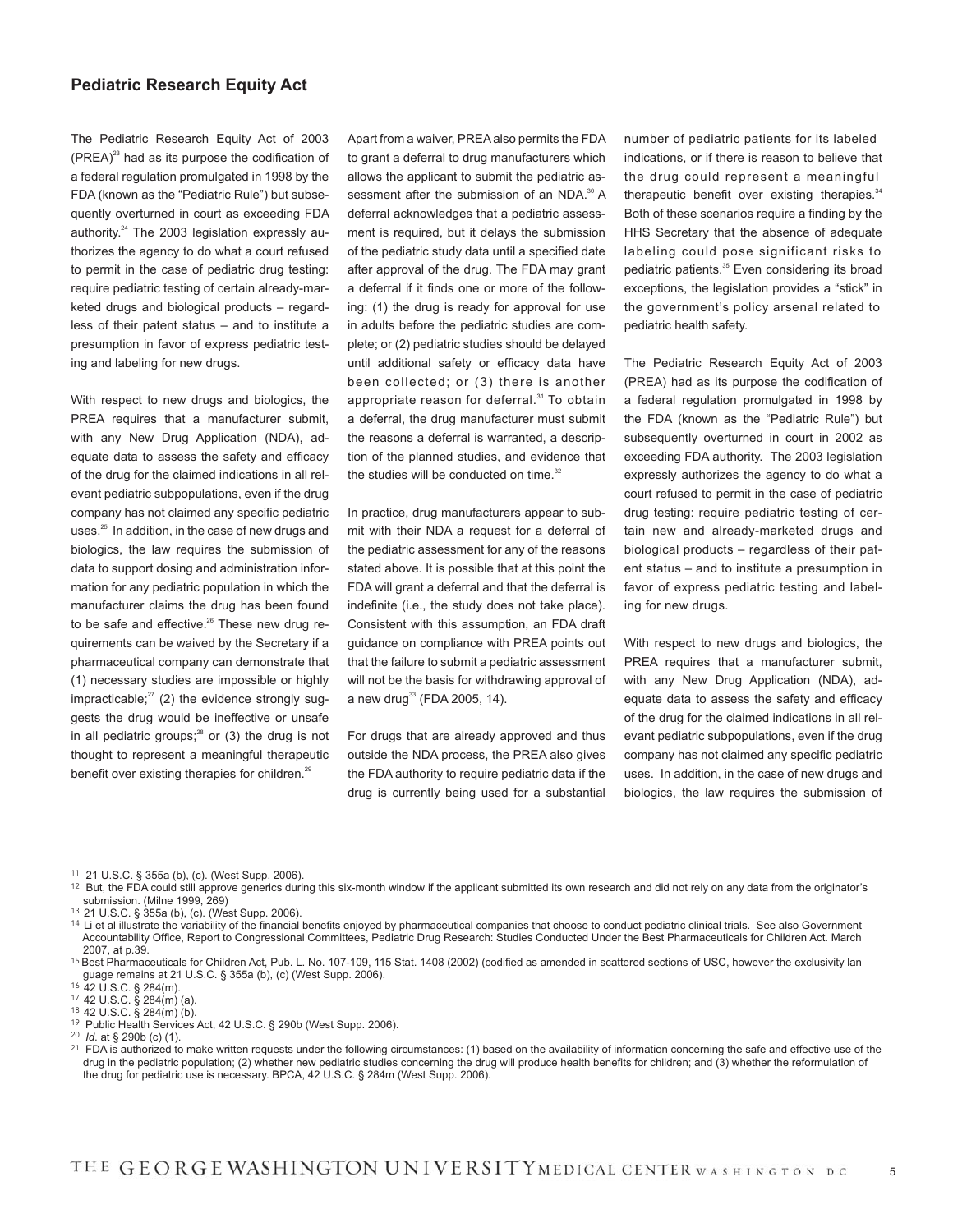data to support dosing and administration information for any pediatric population in which the manufacturer claims the drug has been found to be safe and effective. These new drug requirements can be waived by the Secretary if a pharmaceutical company can demonstrate that (1) necessary studies are impossible or highly impracticable; (2) the evidence strongly suggests the drug would be ineffective or unsafe in all pediatric groups; or (3) the drug is not thought to represent a meaningful therapeutic benefit over existing therapies for children.

Apart from a waiver, PREA also permits the FDA to grant a deferral to drug manufacturers which allows the applicant to submit the pediatric assessment after the submission of an NDA. A deferral acknowledges that a pediatric assessment is required, but it delays the submission of the pediatric study data until a specified date after approval of the drug. The FDA may grant a deferral if it finds one or more of the following: (1) the drug is ready for approval for use in adults before the pediatric studies are complete; or (2) pediatric studies should be delayed until additional safety or efficacy data have been collected; or (3) there is another appropriate reason for deferral. To obtain a deferral, the drug manufacturer must submit the reasons a deferral is warranted, a description of the planned studies, and evidence that the studies will be conducted on time.

In practice, drug manufacturers appear to submit with their NDA a request for a deferral of the pediatric assessment for any of the reasons stated above. It is possible that at this point, the FDA will grant a deferral and that the deferral could be for an indefinite time period, although no systematic study has ever been made of the extent to which deferrals do in fact become permanent. Consistent with this assumption, an FDA draft guidance on compliance with PREA points out that the failure to submit a pediatric assessment will not be the basis for withdrawing approval of a new drug (FDA 2005, 14).

For drugs that are already approved and thus outside the NDA process, the PREA also gives the FDA authority to require pediatric data if the drug is currently being used for a substantial number of pediatric patients for its labeled indications, or if there is reason to believe that the drug could represent a meaningful therapeutic benefit over existing therapies. Both of these scenarios require a finding by the HHS Secretary that the absence of adequate labeling could pose significant risks to pediatric patients. Even considering its broad exceptions, the legislation provides a "stick" in the government's policy arsenal related to pediatric health safety. To date, however, this provision has not been used.

While there are little public data regarding the FDA's use of PREA to require pediatric drug studies, following the promulgation of the Pediatric Rule that ultimately was struck down, the FDA instituted a series of actions. Out of a total of 517 new drug applications submitted to the FDA during the 1999-2002 time period, the agency issued 264 waivers and 206 deferrals. Ultimately, 129 applications resulted in completed pediatric studies, 67 of which were not associated with pediatric exclusivity. In other words, the Pediatric Rule generated additional pediatric studies (FDA 2003 and Politis 2005, 271, 288). Moreover, the government's use of PREA has resulted in 55 label changes.

#### **Table 1: Pediatric Rule Update April 1999 - December 2002 (FDA 2005)**

|                               | Total # of<br><b>Applications</b> | <b>Waivers</b> | <b>Full Waivers</b> | <b>Partial</b><br><b>Waivers</b> | <b>Applications</b><br>with<br>Deferred Stud-<br>ies | <b>Applications</b><br>with<br><b>Completed</b><br><b>Studies</b> | <b>Applications</b><br>with<br><b>Completed</b><br><b>Studies not</b><br><b>Associated</b><br>with<br><b>Pediatric</b><br><b>Exclusivity</b> |
|-------------------------------|-----------------------------------|----------------|---------------------|----------------------------------|------------------------------------------------------|-------------------------------------------------------------------|----------------------------------------------------------------------------------------------------------------------------------------------|
| Apr 1999 –<br><b>Mar 2002</b> | 404                               | 195            | 130                 | 65                               | 172                                                  | 94                                                                | 52                                                                                                                                           |
| Apr – Dec<br>2002             | 113                               | 69             | 34                  | 35                               | 34                                                   | 35                                                                | 15                                                                                                                                           |
| <b>Total</b>                  | 517                               | 264            | 164                 | 100                              | 206                                                  | 129                                                               | 67                                                                                                                                           |

22 42 U.S.C. § 284m (West Supp. 2006).

23 42 U.S.C. § 290b (West Supp. 2006).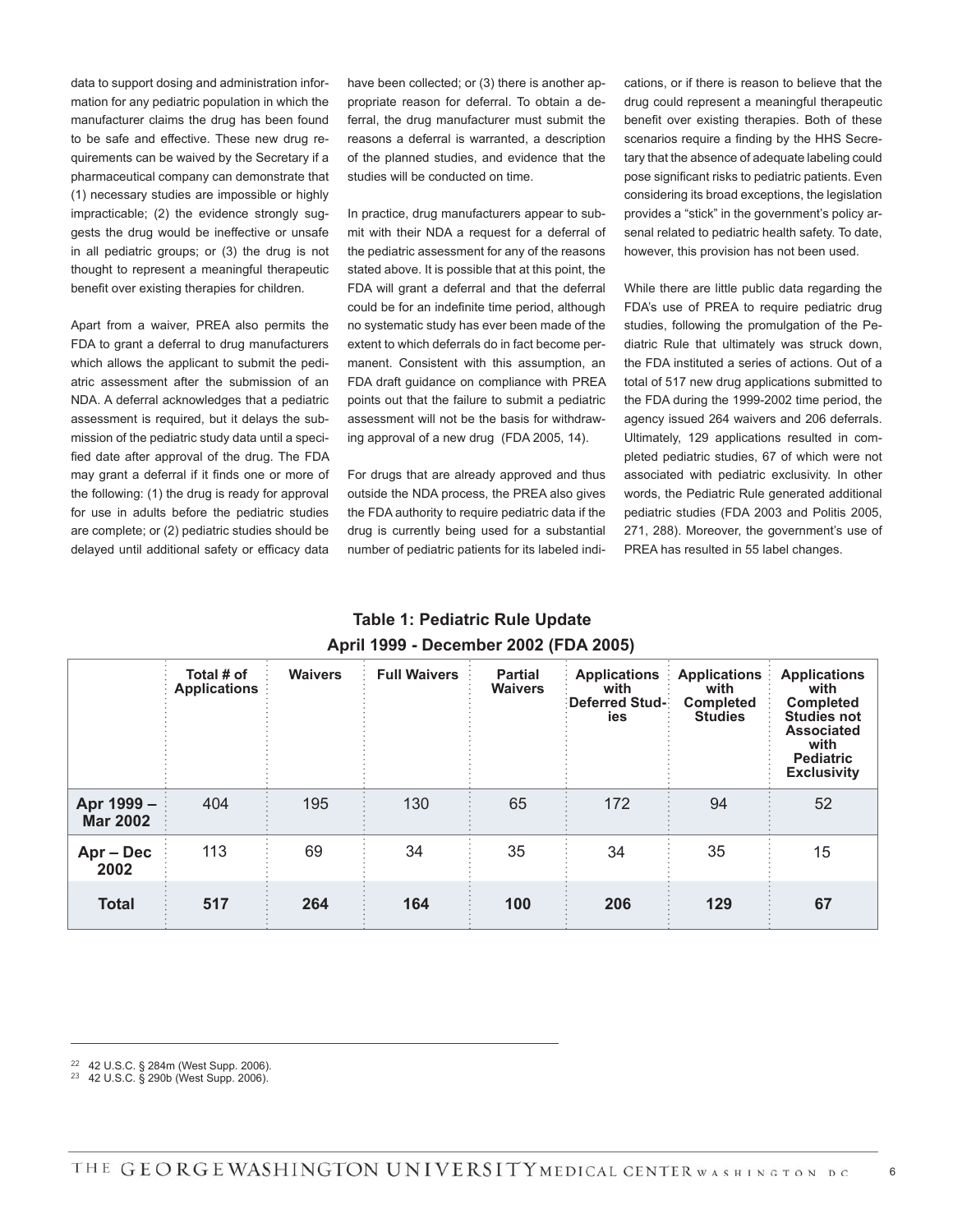#### **The Current Policy Landscape**

The pediatric exclusivity reauthorization debate is unfolding in a shifting policy landscape. Part of this landscape, as noted, is a possible growing resistance to off-label prescribing among insurers. Another aspect of this changing policy landscape is the Medicare Modernization Act of 2003, which has resulted in an enormous expansion of direct federal involvement in financing prescription drugs and biologicals for Medicare beneficiaries, thereby raising federal budgetary implications for reauthorization. In addition, the continued growth of federal and state prescription drug expenditures under Medicaid and the State Children's Health Insurance Programs (SCHIP) underscores the financial aspects of exclusivity. Thus, while the evidence suggests value in reauthorizing the BPCA, significant concerns have been raised over the cost to both the federal government and consumers regarding the length of time (currently 6 months) of the market exclusivity extension.

Thus, it becomes increasingly important to understand the nature of the contribution made by pediatric exclusivity, particularly since PREA itself grants the FDA considerable regulatory power to require testing. Although evidence suggests that patent exclusivity can create a strong incentive to conduct requested safety studies (Li et al. 2007), the extent to which policy makers can rely on incentives alone as a means of ensuring appropriate testing remains unclear. Evidence suggests that in certain instances, a six-month extension of the patent exclusivity can be highly profitable for certain drugs while in other instances, the incentive does not yield any economic benefit for the drug. One study that presented a detailed comparison of the cost of pediatric trials in relation to the economic return of exclusivity reported a median cost per written request of \$12.34 million and a median economic benefit of \$134 million (Li et al. 2007).

In sum, although the direct federal cost associated with pediatric drug testing may have increased, countervailing considerations, if anything, point toward greater investment in expanded safety testing in children. Thus, it is essential to understand the value of the federal financial investment that a pediatric exclusivity policy represents. This financial investment comes in the form of higher outlays under federal health care programs when lower cost competitors experience delayed entry into the market. And of course this investment does not reflect the broader governmental and social costs incurred by private payers, particularly those administering employer-sponsored health plans that are themselves heavily tax subsidized.

## RESEARCH METHODOLOGY

The purpose of this analysis was twofold: first, to examine the available evidence regarding the impact and efficacy of pediatric exclusivity in the years following the enactment of pediat-

ric exclusivity in 1997 and its 2002 legislative reauthorization; second, to determine whether it is possible to develop preliminary estimates of cost savings that might be achieved from a

pediatric exclusivity incentive, thereby balancing the cost of governmental investment.

#### **Review of the literature**

Using standard literature review techniques, researchers sought evidence of pediatric clinical drug trials from both formally published studies, as well as data published by the FDA on its website regarding the 132 drugs that have been granted exclusivity extensions under the pediatric exclusivity provision. In addition to reviewing evidence from the FDA website, we analyzed the peer-reviewed literature on the overall health impact of pediatric clinical trials. A literature search was performed using PubMed, Medline and Cochrane databases. Various combinations of the following keywords were used: pediatric clinical trials, pediatric pharmaceutical interventions, pediatric drug therapy, public health, health benefits, health impact, as well as the individual drug names that have been tested under the pediatric exclusivity provision. We excluded studies that presented the results of individual clinical trials of drugs that were not tested under the pediatric exclusivity provision.

<sup>24</sup> Pediatric Research Equity Act, Pub. L. No. 108-155, 117 Stat. 1936 (2003) (codified as amended in scattered sections of 21 U.S.C.).

<sup>25</sup> *See Ass'n Am. Physicians & Surgeons, Inc. v. FDA*, 226 F. Supp.2d 204, 212 (D.DC. 2002).

<sup>&</sup>lt;sup>26</sup> FDCA § 505B, 21 U.S.C. §355c(a)(2)(A)(i) (West Supp. 2006). These data do not need to come from pediatric trials exclusively, but can be extrapolated from adult studies when possible.

<sup>27</sup> FDCA § 505B, 21 U.S.C. §355c(a)(2)(A)(ii) (West Supp. 2006).

<sup>28</sup> 21 U.S.C. §355c(a)(4)(A).

<sup>29</sup> *Id*.

<sup>30</sup> *Id*.

<sup>31</sup> 21 U.S.C. §355c(a)(3). 32 *Id*.

<sup>33</sup> *Id*.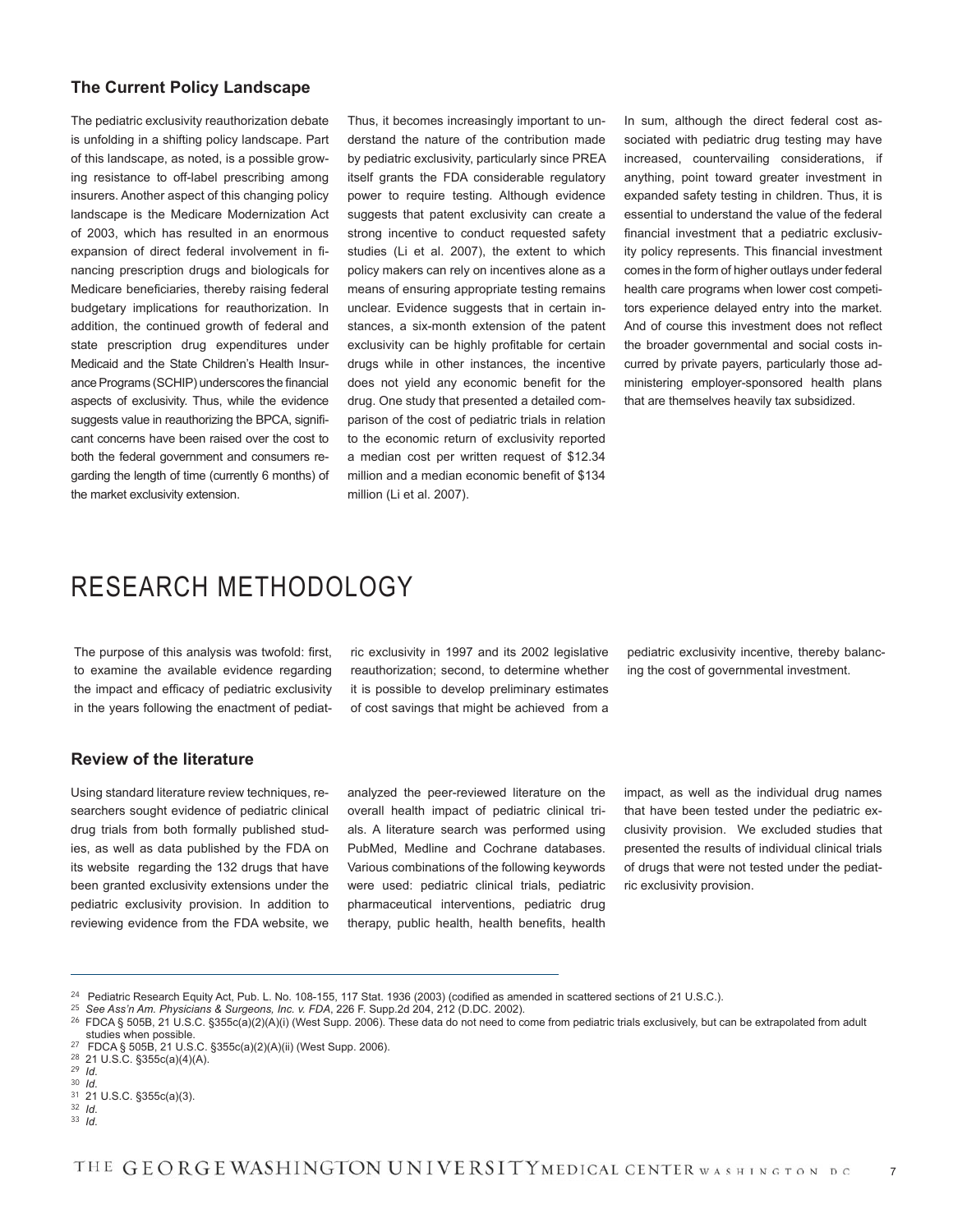#### **Estimates of potential cost savings**

In our analysis we have attempted to compute the potential savings that may accrue from improved pediatric labeling resulting from pediatric drug trials undertaken in response to the pediatric exclusivity incentive. Our main interest in assessing potential cost savings for consumers, insurers, patients and others that can be attributed to improved pediatric testing and labeling grows out of the survey of the literature described above, although previous research and analysis has been scant at best. A 2001 report from the FDA (FDA 2001) concluded that improved pediatric labeling would lead to savings of \$228 million annually as a result of reduction in hospital costs associated with five major diagnoses: asthma, HIV/AIDS, cancer, pneumonia, and kidney infection. This estimate however, was based on somewhat arbitrary assumptions (see below). While all such analyses, including our own require such assumptions, we opted to base our own conclusions on research findings reported in the general literature.

Relying on a relatively broad body of literature on adherence and non-compliance with medications, our analysis is founded on an assumption that improved drug labeling will improve compliance by children, and our approach has been to map the relationship between improved compliance and reduced costs associated with hospital and medical care and other financial burdens of illness in children. For this cost estimate, we rely on published studies and thus limit the number of conditions to be examined; however, unlike the previous FDA study, we are able to use assumptions based on previous analyses, rather than invoke more arbitrary rules of thumb (in its 2001 study, the FDA arrived at its estimate using the assumption that 25% of the excess incidence of hospitalizations for children versus adults could be eliminated due to improved labeling).

Another analysis that has some relevance to the policy question posed was performed by Sokol et al (Sokol et al. 2005). Using data from a large insurance plan, the authors estimated the relationship between medication adherence and outcomes for four major medical conditions: diabetes, hypertension, hypercholesterolemia, and CHF. They found that an increase in compliance from a "medium" compliance range to a "high" range resulted in declines in the risk of hospitalization ranging from 48% to 12%. However, when the authors considered the impact of compliance on direct net medical costs (outpatient and inpatient costs, minus drug costs), the findings were mixed: the increase compliance resulted in cost reductions for diabetes and hypertension (30% and 8% respectively), no significant change for hypercholesterolemia, and a 12% increase in costs associated with CHF. Even though one out of every five subjects in the Sokol sample were aged 0-18, it was not possible to extrapolate the effects for any specific age group from published tables. Based on our extensive search of the literature, no study similar to that performed by Sokol - linking compliance directly with medical costs specific to children - has been published to date. However, it was possible to extrapolate for the pediatric population using a combination of results to address this limitation, as explained below.

<sup>34</sup> The FDA's Draft Guidance (FDA 2005) clarifies that failure to submit a pediatric assessment could instigate an FDA injunction or seizure proceeding if the drug is found to be misbranded for lack of pediatric data. Since the guidance has not been issued as a rule and is still in draft, this outcome is unlikely. 35 21 U.S.C. §355c(b)(1).

<sup>36</sup> *Id*.

<sup>37</sup> http://www.fda.gov/cder/pediatric/Prea\_label\_post-mar\_2\_mtg.htm

<sup>38</sup> Medicare Prescription Drug, Improvement, and Modernization Act of 2003, Pub. L. No. 108-173, 117 Stat. 2066 (codified as amended in scattered sections of 42 U.S.C.).

<sup>&</sup>lt;sup>39</sup> The Congressional Budget Office has recently estimated the impact of the modified extension of pediatric exclusivity contained in the Senate's reform measure at \$150 million over 10 years due to the delay of market entry by generic competitors.

<sup>40</sup> http://www.fda.gov

<sup>41</sup> Compliance was measured using the medical possession ratio (MPR = prescription days filled/number days in prescription period).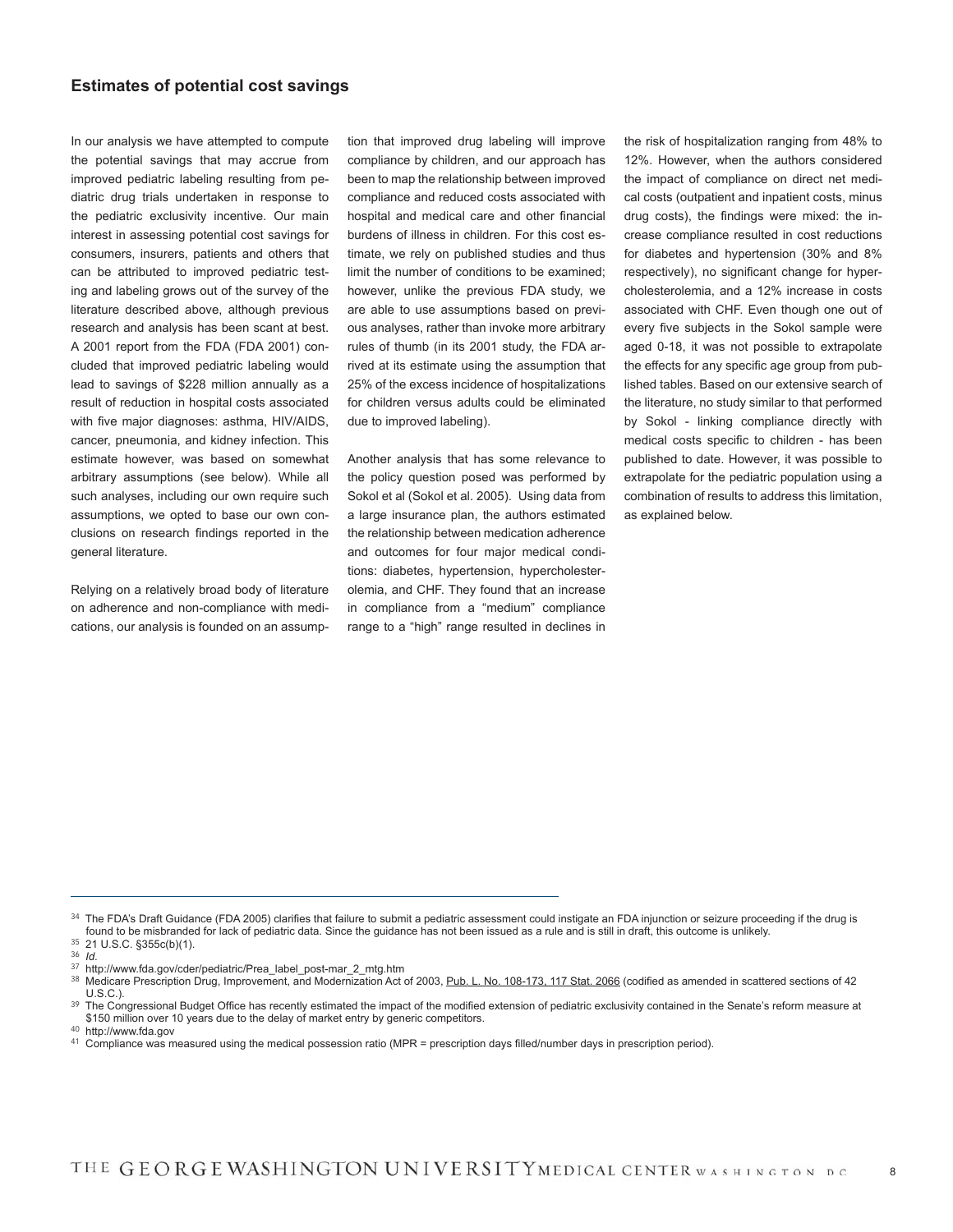#### **1. A decade of pediatric drug safety testing shows the importance of an active pediatric drug safety policy**

The Government Accountability Office (GAO) recently studied the impact of the BPCA on pediatric trials and labeling changes. The report illustrates the relationship between legislative policy and improvements in pediatric drug testing. It also highlights the difficulty in conducting

pediatric trials if the drug sponsor declines to do so. Table 2 summarizes this information.



#### **Table 2: Drug Safety Testing Under BPCA (2002-2005)**

#### **Highlights of findings from the literature:**

- these pediatric trials exceeds \$43 million. Cost and a lack of funding meant that as of December 2005, none of the referred drugs had undergone study. • Under the BPCA, when drug sponsor declines a written request for pediatric study, the FDA may refer the drug to the FNIH for further study. Since the BPCA's inception, however, only 9 of the 41 declined studies (22%) have been referred. According to NIH estimates, the cost of
- The drugs, for which written study requests were issued address a variety of conditions. The severity of these conditions varies greatly, from simple conditions such as headaches to more severe conditions such as leukemia, chronic pain management, weight loss, diabetes, rheumatoid arthritis and the treatment of HIV.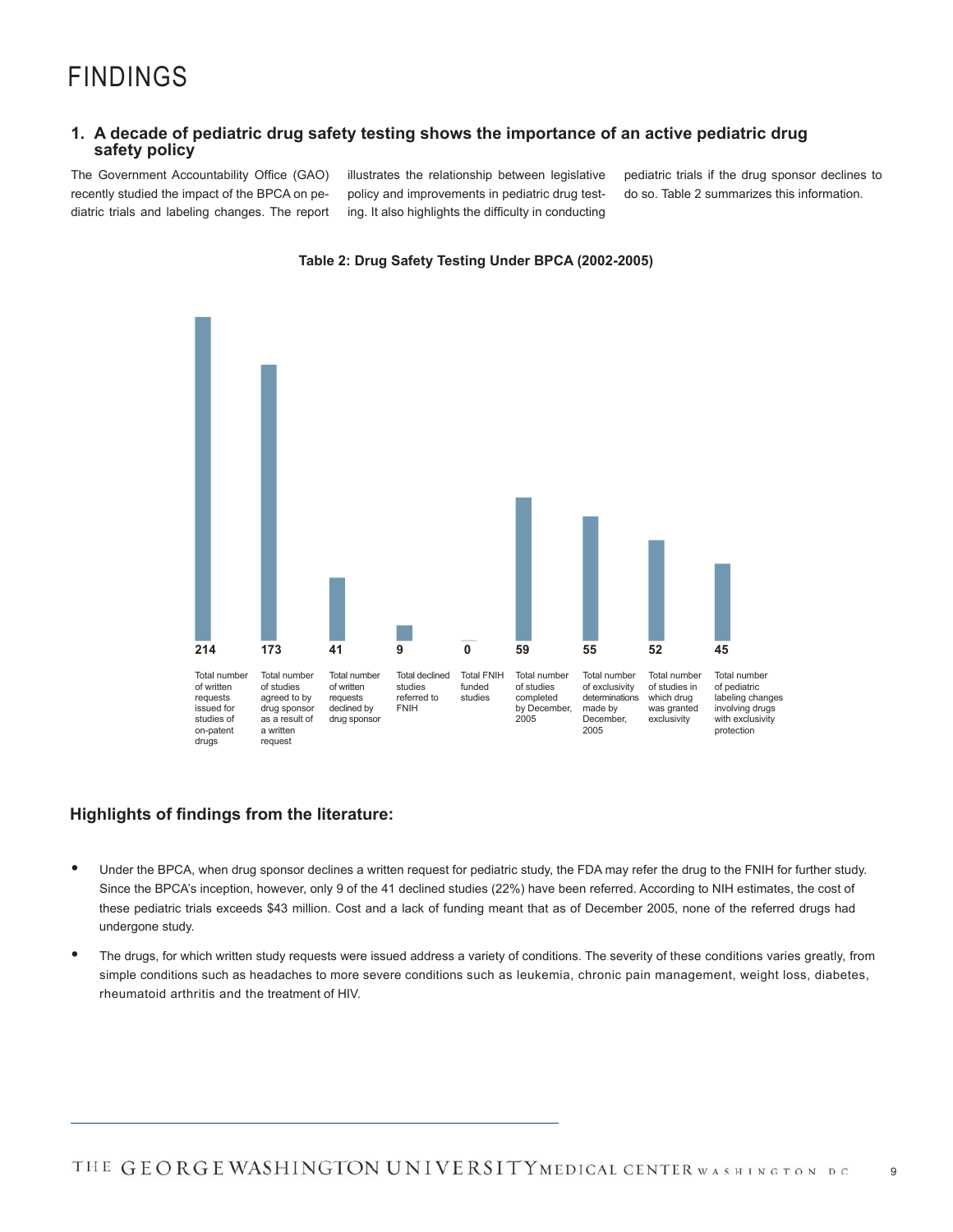- Of the 52 drugs granted pediatric exclusivity, 45 (87 percent) were later subject to one or more labeling changes. Of these 45, one-third had alterations to the age limits for use;<sup>39</sup> two-thirds had changes to adverse event information; recommended dosages were modified in forty percent; and almost 30 percent had amendments to safety and efficacy indicators.
- In nearly one quarter, labeling changes included a determination that the drug had not been proven safe or efficacious for pediatric use (thereby requiring further pediatric studies); seventeen percent were not recommended for pediatric use and seven percent had changes to contraindication information. One drug was completely withdrawn from the market and 2 showed results that were not significantly different from placebos.
- Of the 52 drugs granted pediatric exclusivity, 19 percent involved one label change, 25 percent involved 2 label changes, 33 percent involved 3 label changes and 10 percent involved 4 label changes. None involved more than four label changes.

The literature on pediatric drug testing confirms the importance of an improved pediatric testing policy. Adams et al (Adams et al. 2001, 706) found that use of cromolyn significantly decreased the risk for hospitalization and emergency department visits for children with asthma. Whalley et al (Whalley et al. 2002, 1133) found that use of pimecrolimus to treat pediatric atopic dermatitis was associated with a significant increase in the quality life of caregivers. Gillman et al (Gillman et al. 2002, 687) found that the use of cetirizine to treat pediatric seasonal allergic rhinitis was associated with a significant increase in the health-related quality of life (physical, psychological, and social functioning and well-being) of the patient.

No studies were found that addressed the health impact of pediatric clinical trials in general since enactment of the pediatric safety law. However, we did find two relevant articles on the

specific impact of pediatric cancer clinical trials. Both Pratt (Pratt 1996, 169-172) and Caldwell et al (Caldwell et al. 2004, 808) address the significant advances made in childhood cancer survival rates and attribute this success to the large number and highly coordinated nature of pediatric cancer clinical trials. Cancer is one of the leading causes of death in children, second only to accidents for children over one year of age (Pratt 1996, 169). The reasons for testing cancer drugs specifically in children include: 1) cancers may present, progress and respond to treatment differently in children than in adults; and 2) toxicity levels and tolerance of treatment agents may also differ (Pratt 1996, 170).

Because of the compelling nature of cancer, almost all pediatric cancer patients in the U.S. are treated by physicians or institutions participating in the Children's Cancer Group or Pediatric Oncology Group, each of which conducts

national and international pediatric clinical trials (Pratt 1996, 170). This allows for substantial coordination and information sharing regarding the results of clinical trials and the resulting revisions to treatment protocols. The positive health impact of the large number and coordinated nature of pediatric cancer clinical trials in the US is undisputed: survival rates for some pediatric cancers, both in the US and internationally, have increased dramatically over the last 40 years. For example, the survival rate of acute lymphoblastic leukemia increased from 5% in 1960 to over 70% in 1996 (Pratt 1996, 169). The experience of pediatric cancer clinical trials in the US confirms the long-term health benefits of pediatric clinical trials. In light of this success, study authors report that "pediatric cancer trials offer a paradigm for pediatric clinical research" (Caldwell et al. 2004, 808).

#### **2. Adherence to more appropriate drug regimens – a possible outcome of greater testing – would be associated with both improved health outcomes and lower pediatric health care costs**

Few would disagree that increased pediatric testing and the resulting improvements in labeling should improve the quality of pediatric health care. Improved labeling may be expected to reduce inappropriate drug utilization, by identifying those circumstances in which the use of a particular drug is contraindicated in children or requires a previously unanticipated dose adjustment. Improved labeling should

also increase appropriate utilization of a particular drug therapy in situations in which testing prompts labeling changes that identify safe and efficacious use of drugs previously underutilized in pediatric populations.

Taken together these changes should contribute to improved standards of care, provided of course that they are adequately promulgated to

prescribers, and that prescribers modify their prescribing patterns accordingly. Significantly, we were unable to identify any literature that directly reported changes in prescriber behavior arising from labeling changes, and we found a similar lack of substantive, peer-reviewed literature on the effects of pediatric testing on health care costs associated with inappropriate drug use.

<sup>42</sup> Age limit means either the approved ages were extended or they were shortened (i.e. was 12-18 years now 3-18 years or was 3-18 years now 12-18 years now 12-18 years or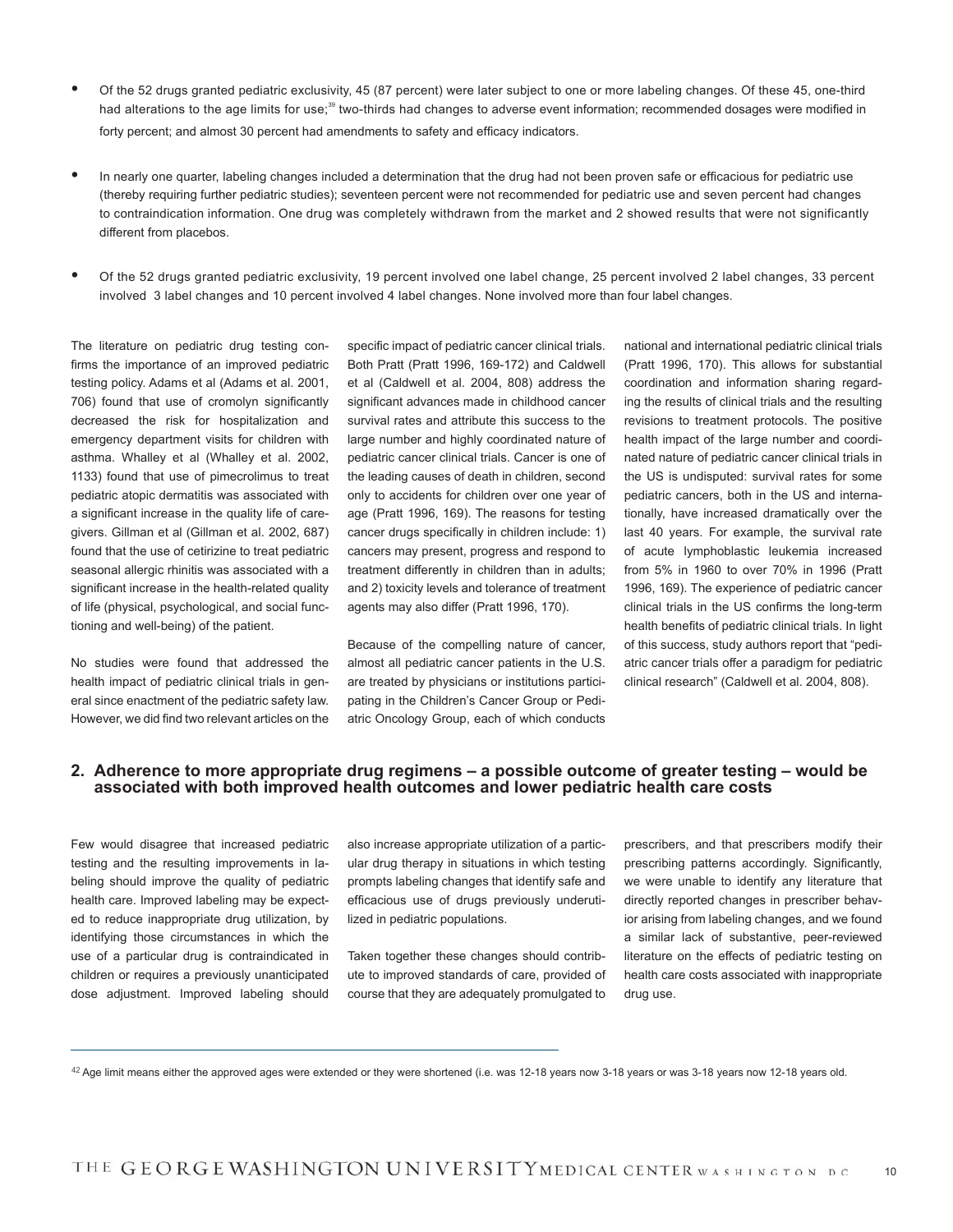Thus in order to model the impact of improved labeling on health care costs, we elected to use the impact of changes in patient compliance as a proxy for the effects of both reductions in inappropriate use of medication in children and increases in appropriate use. In this way we were able to estimate the associated health care cost savings arising from better health outcomes. In addition, given that inappropriate drug use often results in adverse drug reactions, we were also able to calculate the costs of hospitalizations resulting from adverse drug reactions, a cost that may be expected to be reduced to a significant extent with improved drug labeling.

While it is acknowledged that the assumptions made at each step introduce an additional level of uncertainty in these estimates, the analysis is inherently conservative in that it assumes that more appropriate labeling will have an effect similar to a modest improvement in compliance. Moreover the analysis is limited to assessing the impact only in the treatment of asthma. While the most common chronic illness affecting children (6.2 million or 9% of children according to a recent GAO report), asthma is only one of several conditions for which inappropriate prescribing may be expected to contribute to unnecessary hospitalizations (GAO 2007). Asthma is the leading cause of hospitalization for children between 1 and 17 years old, according to a recent report from the Agency for Healthcare Research and Quality (AHRQ) (AHRQ 2005). In 2002 alone, AHRQ reported 128,000 asthma-related hospitalizations among

children, with a mean charge of \$10,400 for an asthma-related hospitalization. Noncompliance with clinical guidelines for asthma therapy results in a significant increase in the risk of an asthma-related hospitalization among affected children (Bauman et al. 2002). Therefore, an increase in compliance with clinical guidelines should substantially reduce the number of hospital admissions for asthmatic children, thereby generating significant cost savings.

The methodology below was employed to estimate the savings that would result from an increase in compliance with clinical guidelines:

Hospital costs associated with a pediatric compliance group =

P1 \* P2 \* P3 \* N \* C

Where  $P1 = %$  in the compliance group (low, medium or high)

P2 = % risk of hospitalization in that compliance group

 $P3 = %$  risk of hospitalization for the population40

 $N =$  number of asthmatic children in the population (ages 1-17)

C = average hospital charge for asthmatic children (ages 1-17)41

The next step was to calculate changes in costs resulting from a shift of the low compliance group to medium compliance, and from a shift of medium compliance group to high compliance.

In addition, we relied on past studies to obtain aggregate estimates of direct medical costs other than hospitalizations, as well as indirect costs due to childhood asthma (Weiss et al. 2001, 5). For non-hospital costs we assumed that non-compliance would result in similar effects as in hospital costs. Thus, we acknowledge the relatively imprecise nature of the estimates for the non-hospital component; for this our estimates should be taken only as a reflection of relative order of magnitude.

<sup>43</sup> P3 needs to be included because the estimates for P1 and P2 from Bauman et al (Bauman et al. 2002) pertain to children likely to be hospitalized (conditional probability).

<sup>44</sup> We used data on all hospitalization costs for the U.S. population and children, and the age distribution hospitalized patients to extrapolate the average cost of a pedi atric asthma-related hospitalization. In 2002 there were 128,000 pediatric asthma-related hospitalization and 404,483 total asthma-related hospitalizations.  $45$  Further detail on methods and values are available from a technical appendix upon request.

<sup>46</sup> To adjust for inflation, we trended forward estimate reported in Weiss et al (Weiss et al. 2001, 5) for 1994 and 1998 using the medical component of CPI.

<sup>47</sup> Level of caregiver compliance was ranked on the following scale: high (no admission of noncompliance), medium (1 instance of noncompliance admitted), and low (>1 instance of noncompliance admitted).

<sup>48</sup> Calculation : Annual cost of ADR-caused pediatric hospitalizations for kids 1-17 years old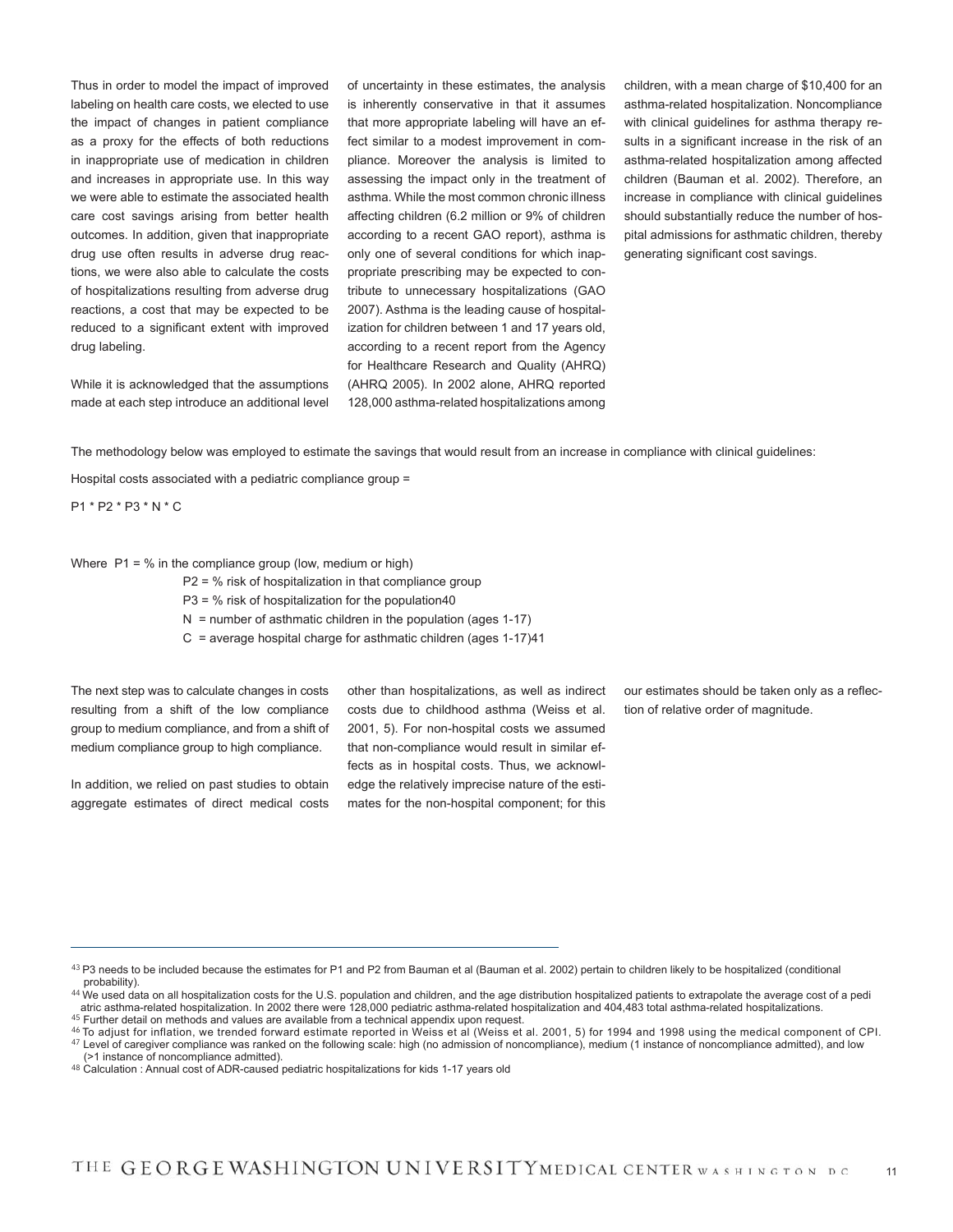#### *Hospital costs*

The most recent year for which relevant hospitalization cost data were available was 2002. Dollar amounts for hospital and other medical care were trended forward to 2005 using the medical component of the consumer price index (CPI). The value of lost productivity was trended forward using the overall CPI. Results are given below.

Our analysis indicates that increasing compliance with prescribed medications would have

#### *Value of Caregiver Lost Productivity*

resulted in an 11% decline in asthma-related hospital costs for children (ages 0-17). In dollar terms this reduction amounts to \$96 million in 2005 dollars. Of this, about \$32 million would result from increasing compliance of low compliers, while \$62 million would be associated with increasing 'medium' or partial compliance to full compliance.

#### *Other Medical Costs*

Using a similar approach we estimate that increasing compliance would result in total asthma-related healthcare cost savings of 11% of the total cost of non-hospital asthma-related healthcare (excluding drug costs) for children in 2002, or about \$107 million (in 2005 dollars).

#### *Cost Savings from Reductions in Adverse Drug Reactions (ADRs)*

A previous study reported that pediatric asthma results in about 11.8 million missed school days. It was further estimated that, on average, this resulted in loss of caregiver productivity valued at \$108 per day (2005 dollars) (Weiss et al. 2000, 495). Assuming that increased compliance (in the same manner as described in our Methodology section) would have the same impact on the incidence of school days lost as on the incidence of hospitalizations, we calculated that an additional \$16 million dollars could be saved.

#### *Asthma, All Sources*

Given that asthma accounts for 1.82% of all hospital costs for children (AHRQ 2003), from the above we further calculated that about \$5.29 million in ADR-related savings in hospital costs may be attributable to asthma alone. Adding this to the previous components of cost savings associated with improved compliance and reduction in ADRs (hospital care, other ADRs resulting from inappropriate use of medication are another potential source of morbidity and result in higher health care costs that should be reduced with improved drug labeling. It has been estimated that 2% of all pediatric hospital admissions are prompted by adverse drug reactions (i.e. asthma and others but excluding cancer-related ADRs and NICU admissions) (Mitchell et al. 1988, 24). Using national data, this implies that eliminating ADRs for children ages 1-17 could have potentially resulted in overall savings of \$290 million. (Note that costs for newborns and children under one year of age are excluded since they are greatly susceptible to outlier costs.) Since hospitalization from ADRs cannot be fully corrected through better labeling (some ADR-related hospitalizations arise from other causes), this figure represents the strongest possible effect, since the literature does not allow for adjustment of ADRrelated hospitalizations to reflect other causes.

medical and school related lost productivity) we arrived at an annual total of about \$225 million. Note that we calculated similar savings for several other major pediatric medical conditions, but with only partial data available from past studies. As a result these estimates required stronger assumptions. While we cannot be certain that improved labeling would fully induce all of the behavioral changes by consumers and providers needed to achieve all of the above cost savings, we note that our estimates should be taken as a lower bound, since they are based on rather conservative assumptions, (e.g. lowest compliance would not be raised to full compliance, productivity losses due only to lost school days); therefore, our estimates

<sup>= #</sup> pediatric hospitalizations (1-17yo) x % caused by ADRs x avg cost per hospitalizations

<sup>= \$ 256,650,000</sup> in 2002 dollars = \$ 290,438,655.46 in 2005 dollars

Note however that this assumes full effect in reducing ADRs due to appropriate labeling. Values for the formula above were obtained information as follows: In 2002, there were 1.711 million hospital discharges for children 1-17 (AHRQ 2005, 12); In 2003, the average total charge for all pediatric hospitalizations was \$7,500. (AHRQ 2003, 35)

 $49$  It is acknowledged that there may be some overlap in ADR-related savings in hospital costs and those attributable to improved compliance as calculated in the previous section. However since the magnitude of ADR-related savings is small compared to the potential savings achievable through improved compliance, and the estimates of savings due to fewer ADRs are conservative, the impact of this potential "double counting" is likely to be small.

<sup>50</sup> Using similar methodology we calculated the hospitalization cost savings that would result from increasing compliance with medical regimens for additional conditions for which incidence and cost of hospitalization for the pediatric population were available from the literature. This yielded cost savings resulting from increased com pliance \$53,649,046., \$45,016,973., \$48,756,239.36 (in 2005 dollars) for hospitalizations associated with pediatric pneumonia, pediatric affective or mood disorder, and pediatric epilepsy/convulsions respectively. Note However, that corresponding information for pediatric noncompliance could not be found for these conditions as had been the case for pediatric asthma; this required us to make an ad hoc assumption that the increased compliance for these medical conditions would result in the same percent hospitalization cost savings as the 11% hospitalization cost savings that was reported for pediatric asthma.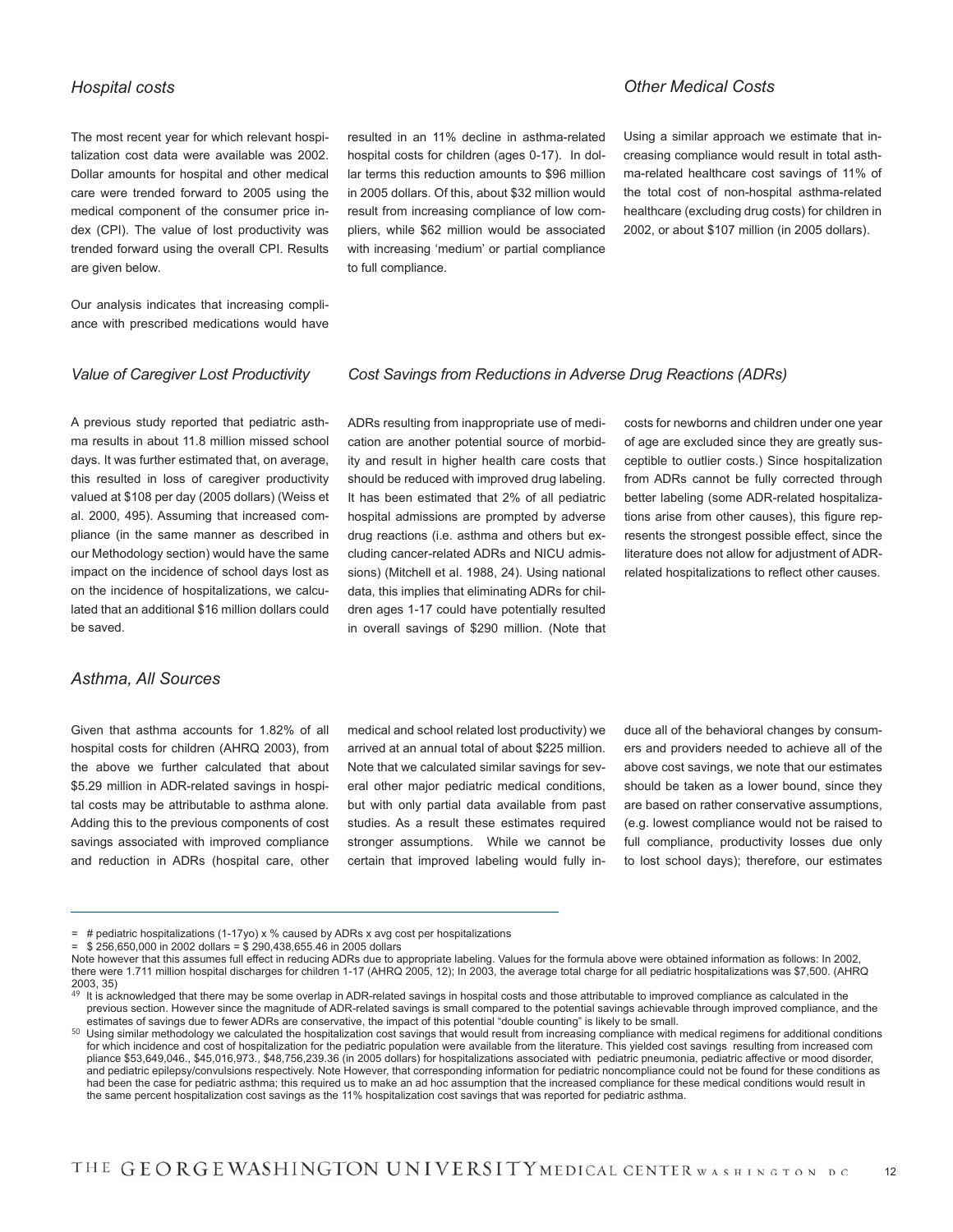should be taken as a lower bound, suggesting the full level of savings is attainable through simple policy intervention. Moreover the cost reductions we find for only one major medical condition, asthma (albeit from several sources) approximate the total savings in hospital costs the FDA found for five medical conditions, suggesting a greater benefit from labeling than previously thought.

#### **Social Benefits and Social Costs**

Averted costs (savings) due to better compliance or reduced ADRs represent the potential benefits of pediatric labeling. Preliminary estimates suggest a total cost (in additional drug purchases) to the Federal government of \$150 million from 2008 to 2017 due to delayed generic entry under marketing exclusivity provisions, with an additional \$26 million incurred by states over a similar period (CBO 2007). While comparing these costs with our estimates of benefits above (\$220 due to pediatric asthma compliance, and \$290 million due to reduced ADRs for most conditions, annually) is to some extent an "apple and oranges" comparison, the

orders of magnitude suggest that efforts to improve pediatric labeling may be cost effective from a societal perspective, even with market exclusivity arrangements such as those under the BPCA.

#### **Table 3: Potential Annual Savings Due to Improved Pediatric Labeling (Asthma, Ages 1-17)**<sup>48</sup>

| <b>Source of Potential Savings:</b>           | Potential Annual Savings in<br>millions (2005 Dollars) | Data Sources <sup>49</sup>                                                                                 |
|-----------------------------------------------|--------------------------------------------------------|------------------------------------------------------------------------------------------------------------|
| <b>All Sources:</b>                           | \$224.3                                                |                                                                                                            |
| <b>Improved Compliance:</b>                   |                                                        |                                                                                                            |
| <b>Hospitalization Costs</b>                  | \$96                                                   | Bauman et al, 2002; AHRQ Fact Book, 2003<br>and 2005; American Lung Association Fact<br><b>Sheet. 2006</b> |
| <b>Other Medical Costs</b>                    | \$107                                                  | Piecoro et al, 2001                                                                                        |
| <b>Averted Caretaker</b><br>productivity loss | \$16                                                   | Bauman et al, 2002;<br>Weiss et al, 2000                                                                   |
| <b>Averted ADR:</b>                           | \$5.3\$                                                | Mitchell et al, 1988; AHRQ Fact Book,<br>2003 and 2005                                                     |

### CONCLUSION AND POLICY IMPLICATIONS

Although the direct federal cost associated with pediatric drug testing may have increased, countervailing considerations, if anything, point toward the need for expanded safety testing. Not only does broader testing respond to the growing demand for evidence-based care, but it also contributes to the growing focus on patient safety. To the extent that better testing ultimately leads to more cost-effective treatments and therapies – through the substitution of less costly drug regimens for higher-cost and avoidable medical and institutional care – promoting a culture of safety ultimately is considered cost effective as well.

Perhaps the single most important factor that militates in the direction of greater emphasis on pediatric testing is the growing focus on patient safety and medical error reduction as equally fundamental aspects of a national health quality policy. Achieving such basic reforms may entail societal investment in the research and studies that shed light on safe practices for the population as a whole, as well as sub-populations such as children, who are deemed particularly vulnerable to error and adverse events.

<sup>51</sup> We wish to note an important caveat: the methods from the CBO Cost Estimate (CBO 2007) were not provided. Therefore these estimates remain to be verified.

<sup>52</sup> A summary of these calculations is given in the body of the report.

<sup>53</sup> These references are the sources of the variables that were used to calculate the potential cost savings due to improved pediatric labeling. For complete references, please see attached bibliography.

<sup>54</sup> A recent New Yorker article focused on mental illness in children illustrates the degree of risk that can arise when children with serious mental health conditions are treated through inadequately tested prescription drug regimens combining multiple drugs over a prolonged time period. (Groopman 2007, 28-34).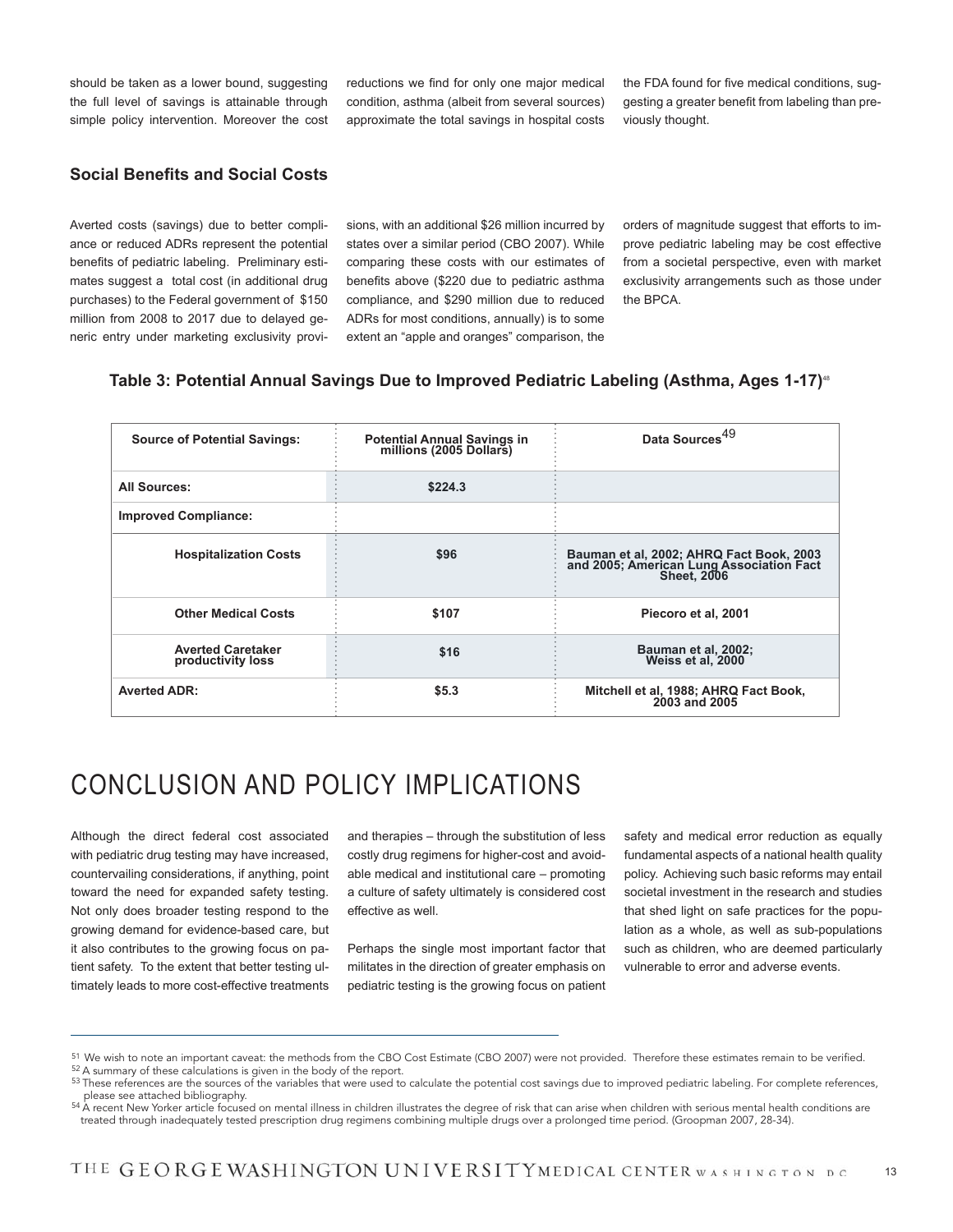In sum, improving pediatric drug safety policy is a compelling goal that justifies strong governmental investment. How this investment is made – through greater direct government investment in testing, greater regulation of testing by the pharmaceutical industry, incentivization of industry testing, or a combination of the three approaches – is a far broader question and one that transcends this specific analysis. This analysis does suggest that if adherence to appropriate drug regimens is viewed as a possible, downstream outcome of better testing, then incentives can be associated with important results in terms of both health outcomes and health care costs. Thus, incentivization, along with other policy interventions, can be viewed as one of an arsenal of policy levers whose aim is to improve the safety and quality of pediatric care.

Several observations are also worth noting. First, in view of what would appear to be a generous incentive, BPCA should be modified to create a more robust standard for testing. In our view, this more robust approach is warranted despite the existence of the government's direct regulatory authority over testing under PREA,

since the government tends to use its authority only to a limited degree. As a result, lawmakers might consider strengthening BPCA's incentivization approach by requiring manufacturers who elect not to undertake a requested test to submit clear and convincing evidence that pediatric testing would result in a direct and net loss to the manufacturer in comparison to the long term value of the incentive. Since pediatric exclusivity effectively means that government is paying companies – through higher drug pricing – to study the effects of drugs in children, the payment should result in a presumption of testing in our opinion in the absence of strong evidence that such an incentive in fact does not exist in particular cases. In some cases, incentives may be lucrative, while in others, they may be modest. But the fact that some cases of exclusivity are less profitable should not diminish the net value of the incentive. The key issue is the safety of drug use in children.

Second, this study does not compare government expenditures through incentives to the cost of alternative government approaches to pediatric drug testing through regulation and direct investment in testing. It may well be that

from a purely economic vantage point, it would be less expensive and more reliable for the government to simply underwrite the cost of pediatric drug testing and to move toward a policy in which tests that are believed to be necessary by the government's chief scientific body simply are performed. Indeed, in our opinion there is much to be learned about the government's use of its regulatory authority under PREA. Under what circumstances has the government used its PREA powers and with what results? What has been the health outcomes record in the case of pediatric use of drugs for which studies were recommended but indefinitely deferred? These questions all compel further research in the quest for an effective pediatric drug safety policy.

The authors wish to express their appreciation to Leona Cuttler, M.D., Professor of Pediatrics and Bioethics, and Director of the Rainbow Center for Child Health Policy, Rainbow Babies and Children's Hospital, Case Western Reserve University, Cleveland Ohio, who lent her expertise and thoughtful comments to this analysis.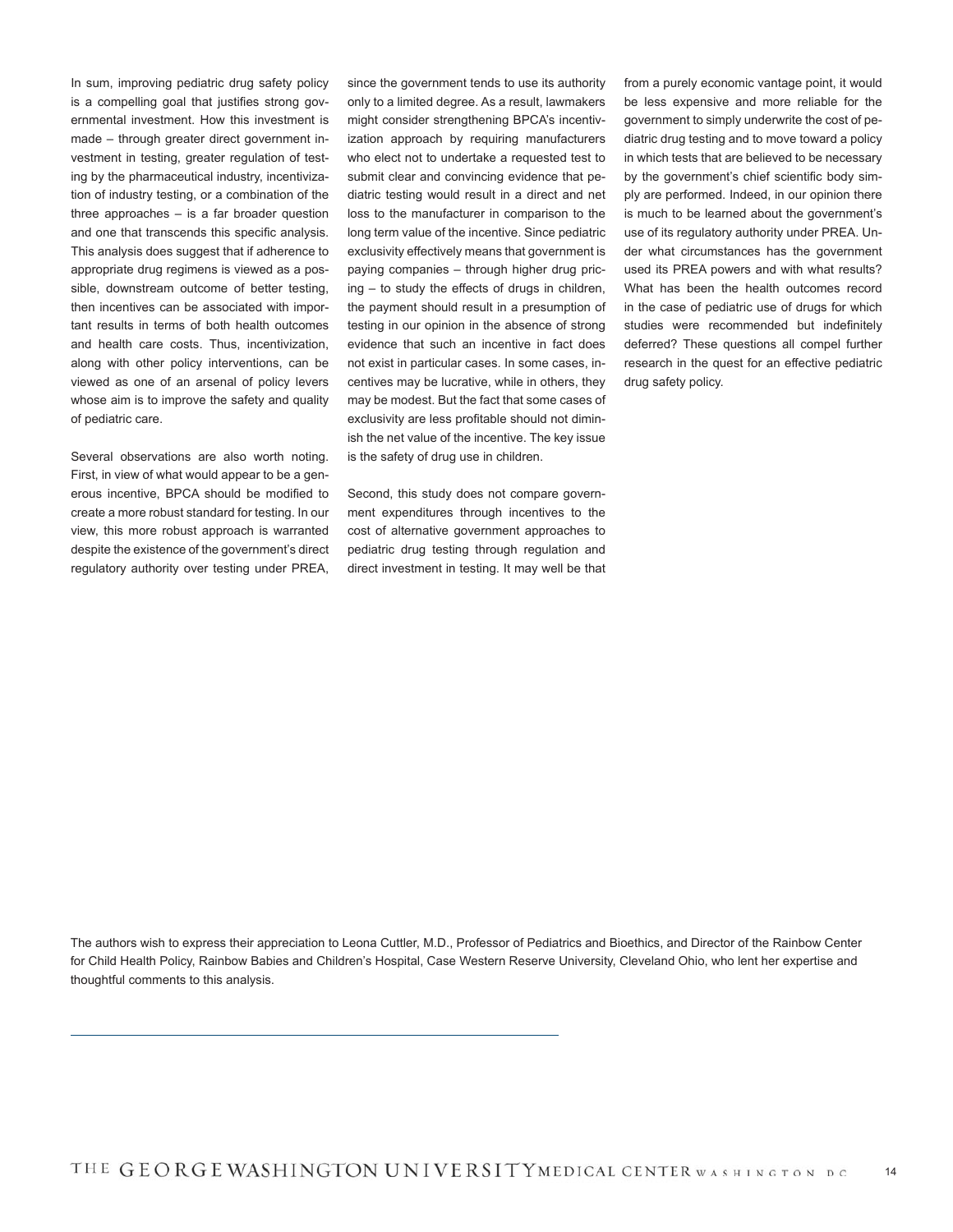#### **BIBLIOGRAPHY**

Adams, Robert, Anne Fuhlbrigge, Jonathan Finkelstein, Paula Lozano, James Livingston, Kevin Weiss and Scott Weiss. 2001. Impact of Inhaled Antiinflammatory Therapy on Hospitalization and Emergency Department Visits for Children With Asthma. *Pediatrics* 107, no. 4: 706-711.

Agency for Healthcare Research and Quality. 2003. AHRQ Fact Book: *Care of Children and Adolescents in U.S. Hospitals.*

Agency for Healthcare Research and Quality. 2005. AHRQ Fact Book: *Hospitalization in the United States, 2002.*

American Lung Association. Asthma & Children Fact Sheet, August 2006. American Lung Association. http://www.lungusa.org/site/pp.asp?c=dvLU K9O0E&b=44352.

Bauman, Laurie, Elizabeth Wright, Frederick Leickly, Ellen Crain, Deanna Kruszon-Moran, Shari Wade and Cynthia Visness. 2002. *Pediatrics* 110, no. 1: 6-12.

Breslow, Lauren. 2003. The Best Pharmaceuticals for Children Act of 2002: The Rise of the Voluntary Incentive Structure and Congressional Refusal to Require Pediatric Testing. *Harvard Journal on Legislation* 40: 133-192.

Budetti, Peter. 2003. Ensuring Safe and Effective Medications for Children. *Journal of the American Medical Association* 290, no. 7: 950-51.

Caldwell, Patrina, Sharon Murphy, Phyllis Butow and Jonathon Craig. 2004. Clinical Trials in Children. *The Lancet* 364, no. 9436: 803-811.

Congressional Budget Office. Cost Estimate: S. 1082 Prescription Drug User Fee Amendments of 2007. Washington, DC: Congressional Budget Office: April 27, 2007.

Eiland, Lea, and Patrice Knight. 2006. Evaluating the off-label use of medications in children. *American Journal of Health-System Pharmacy* 63, no.11: 1062-65.

Food and Drug Administration. 2001. *The Pediatric Exclusivity Provision: January 2001 Status Report to Congress FDA Draft Guidance: How to Comply with the Pediatric Research Equity Act* 

Food and Drug Administration. 2003. *Pediatric Rule Update*. Food and Drug Administration. http://www.fda.gov/cder/pediatric/rulestats.htm.

Food and Drug Administration. 2005. *FDA Draft Guidance: How to Comply with the Pediatric Research Equity Act*.

Gillman, Sherwin, Mark Blatter, John Condemi, Millicent Collins, Abayomi Olufade, Nancy Kline Leidy, Douglass Chapman and Benjamin Kramer. 2002. The Health-Related Quality of Life Effects of Once-Daily Cetirizine HCl Syrup in Children with Seasonal Allergic Rhinitis. *Clinical Pediatrics* 41, no. 9: 687-696.

Gostin, Lawrence. 2000. *Public Health Law: Power, Duty, Restraint*. Los Angeles, CA: University of California Press and Milbank Memorial Fund.

Government Accountability Office. 2007. *Pediatric Drug Research: Studies Conducted Under the Best Pharmaceuticals for Children Ac*t.

Groopman, Jerome. 2007. What's Normal? *The New Yorker*, April 9.

Iyasu, Solomon and M. Dianne Murphy, 2007 "Pharmacovigilance in Pediatrics." In *Pharmacovigilance*, ed. Ronald D. Mann and Elizabeth B. Andrews, 497-506. New Jersey: John Wiley and Sons.

Li, Jennifer, Eric Eisenstein, Henry Grabowski, Elizabeth Reid, Barry Mangum, Kevin Schulman, John Goldsmith, M. Dianne Murphy, Robert Califf and Daniel Benjamin Jr. 2007. Economic Return of Clinical Trials Performed Under the Pediatric Exclusivity Program. *Journal of the American Medical Association* 297, no. 5: 480-488.

Lynch, Holly. 2007. Give them what they want? The Permissibility of Pediatric Placebo-Controlled Trials Under the Best Pharmaceuticals for Children Act. *Annals of Health Law* 16, no. 1: 79.

Meadows, Michelle. 2003. Drug research and children. *FDA Consumer magazine*, 37 no.1: 12-17.